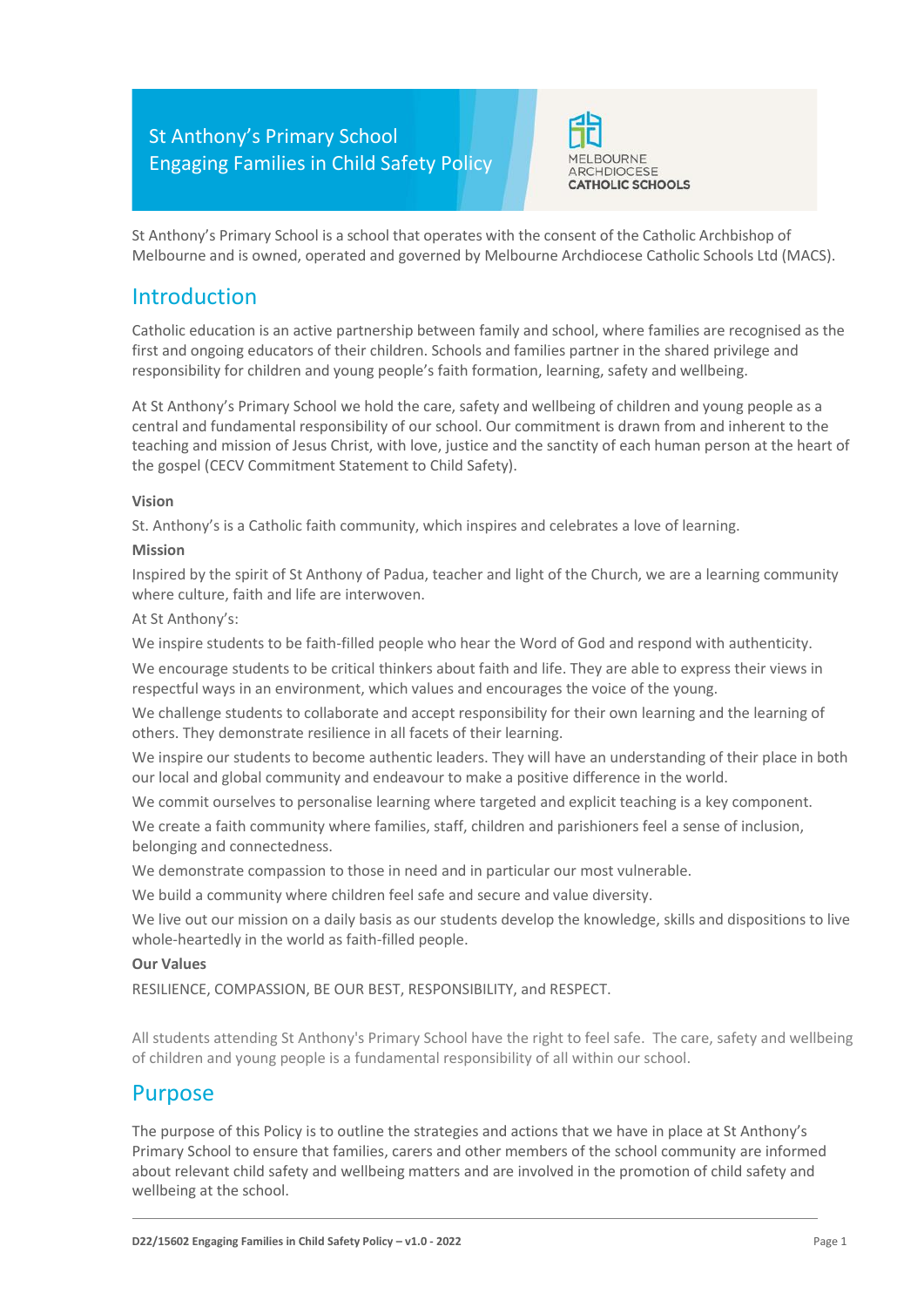This Policy takes into account the specific requirements of the Child Safe Standards as set out in Ministerial Order No. 1359.

# Scope

This Policy applies to school employees, volunteers, contractors and clergy. It should be read in conjunction with related school policies and procedures, including:

- 1. Child Safety Framework
- 2. Child Safety Code of Conduct
- 3. Child Safety and Wellbeing Policy

## **Principles**

At St Anthony's Primary School, the following principles underpin our commitment to family engagement:

- Families and carers should have the opportunity to participate in decisions relating to child safety and wellbeing which affect their child.
- Our school engages and openly communicates with families, carers and other members of the school community about our child safe approach.
- All members of the school community should have access to information relating to child safety and wellbeing.
- Families, carers and other members of the school community must have the opportunity to provide input into the development and review of the school's policies and practices relating to child safety and wellbeing.
- Families, carers and other members of the school community have the right to be informed about the operations and governance of the school in relation to child safety and wellbeing.

# **Policy**

St Anthony's Primary School is committed to ensuring that all members of our school community are kept informed about relevant child safety and wellbeing matters and are involved in the promotion of child safety and wellbeing at St Anthony's Primary School.

We implement the following strategies and actions to ensure that we are able to meet this commitment.

### **Strategies / actions used by school leadership**

The Principal, the school governing authority and school leaders at St Anthony's Primary School recognise their particular responsibilities to communicate and engage with families, carers and other members of the school community in relation to issues regarding child safety and wellbeing. Strategies and actions used to carry out this responsibility include:

- utilising the St Anthony's Primary SchoolEngaging Families in Child Safety Policy to inform and guide curriculum planning, policies and practices
- supporting staff, through appropriate professional learning, to strengthen their communication and engagement skills and to understand the value and importance of effective communication and engagement
- identifying opportunities for parents and carers to participate in decisions that affect their child's safety and wellbeing
- ensuring that existing policies and practices relating to child safety and wellbeing are made publicly available so that they are easily accessible to families, carers and other members of the school community
- engaging with families, carers and other members of the school community to collaboratively develop and periodically review policies and practices relating to child safety and wellbeing